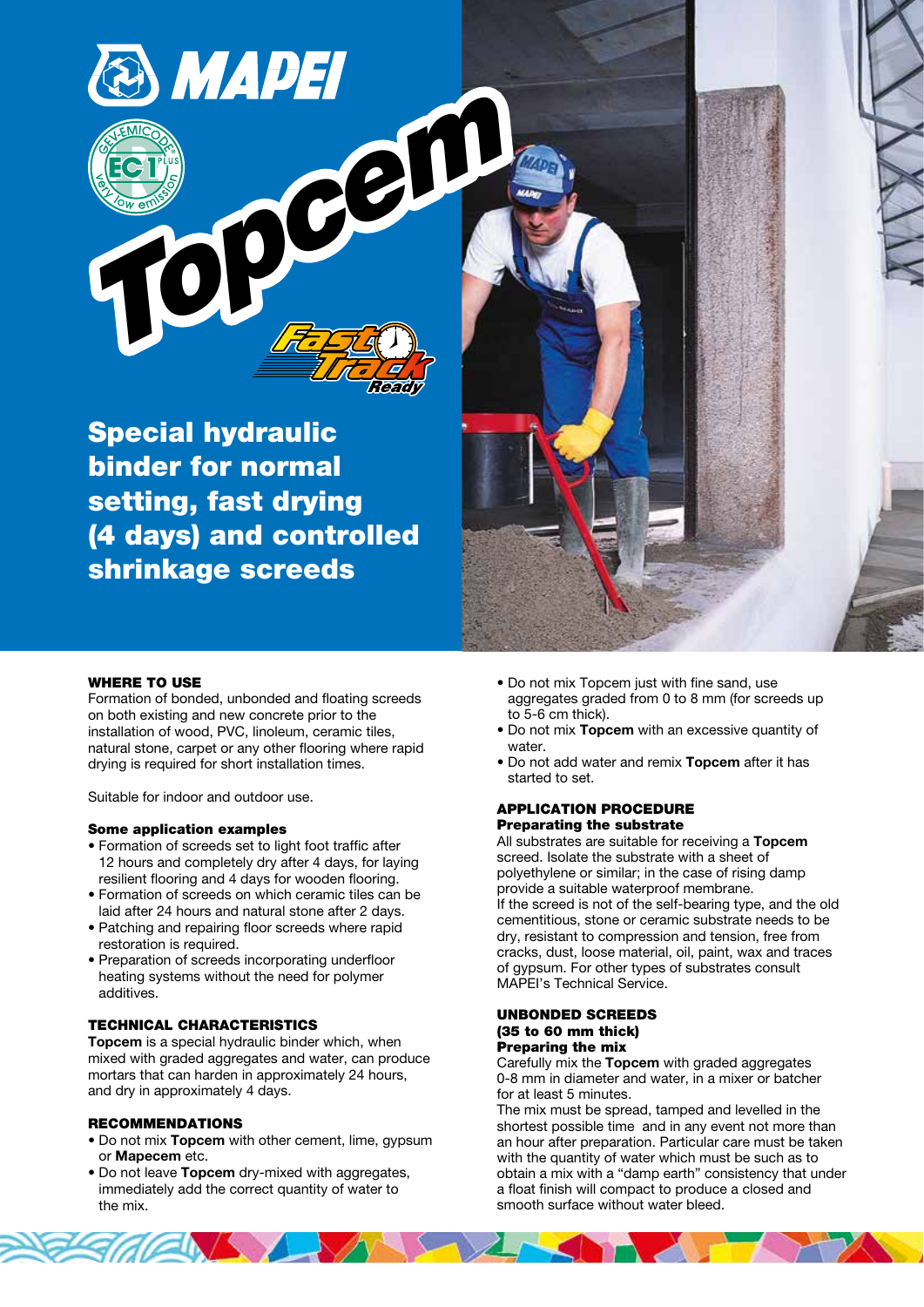



Mixing Topcem in a mini-batcher



Mixing Topcem with an automatic pumping unit



Batching a Topcem mix

# TECHNICAL DATA (typical values)

| <b>PRODUCT IDENTITY</b>                  |                                                                                                                                |  |  |  |
|------------------------------------------|--------------------------------------------------------------------------------------------------------------------------------|--|--|--|
| <b>Consistency:</b>                      | powder                                                                                                                         |  |  |  |
| Colour:                                  | grey                                                                                                                           |  |  |  |
| Bulk density (kg/m <sup>3</sup> ):       | 850                                                                                                                            |  |  |  |
| Dry solids content (%):                  | 100                                                                                                                            |  |  |  |
| <b>EMICODE:</b>                          | EC1 R Plus - very low emission                                                                                                 |  |  |  |
| APPLICATION DATA (at +23°C - 50% R.H.)   |                                                                                                                                |  |  |  |
| <b>Mixing ratio:</b>                     | 200-250 kg of Topcem with 1 m <sup>3</sup> of aggregate<br>(diameter from 0-8 mm) and 110-130 kg of water for<br>dry aggregate |  |  |  |
| Density of the mix (kg/m <sup>3</sup> ): | 2100                                                                                                                           |  |  |  |
| <b>Mixing time:</b>                      | 5-10 minutes                                                                                                                   |  |  |  |
| <b>Working time of mix:</b>              | 60 minutes                                                                                                                     |  |  |  |
| <b>Application temperature:</b>          | from $+5^{\circ}$ C to $+35^{\circ}$ C                                                                                         |  |  |  |
| Set to light foot traffic:               | after 12 hours                                                                                                                 |  |  |  |
| <b>Ready for use:</b>                    | 4 days                                                                                                                         |  |  |  |
| Application of levelling compound:       | after 1-4 days                                                                                                                 |  |  |  |
| Waiting time before installation:        | 24 hours for ceramic tiles<br>2 days for stone material<br>4 days for resilients and wood                                      |  |  |  |
| Residual moisture after 4 days (%):      | < 2.0                                                                                                                          |  |  |  |
| <b>FINAL PERFORMANCE DATA</b>            |                                                                                                                                |  |  |  |
| <b>Resistance to alkalis:</b>            | excellent                                                                                                                      |  |  |  |
| <b>Resistance to oils:</b>               | excellent (poor to vegetable oils)                                                                                             |  |  |  |
| <b>Resistance to solvents:</b>           | excellent                                                                                                                      |  |  |  |
| Temperature when in use:                 | from -30°C to +90°C                                                                                                            |  |  |  |

Topcem, aggregates and water can be mixed using:

- a drum mixer;
- an ordinary concrete mixer;
- a screw mixer;
- an automatic pressure pump.

Mixing manually with a shovel is not recommended as it does not permit good dispersion of the components of Topcem components resulting in the need to increase the quantity of water in order to obtain the right mix. Where it is not possible to use a mechanical mixer and for small area that require mixing by hand, it is recommended to thoroughly dry mix the Topcem with the aggregates before adding the water in small amounts, turning the mix until a "damp earth" consistency is obtained.

On compressible substrates Topcem screeds must be thick enough and should be reinforced with adequate steel mesh.

#### RECOMMENDED DOSAGE

| Topcem                                         | 200-250 kg/m <sup>3</sup>     |
|------------------------------------------------|-------------------------------|
| Graded aggregates                              |                               |
| 0-8 mm in diameter 1650-1800 kg/m <sup>3</sup> |                               |
| Water                                          | 110-130 kg/m <sup>3</sup> for |
|                                                | dry aggregate. The            |
|                                                | amount of water could         |
|                                                | vary depending on the         |
|                                                | moisture in the aggregate     |
|                                                |                               |

# or:<br>Topcem

one 20 kg bag Graded aggregates 0-8 mm in diameter 140-160 kg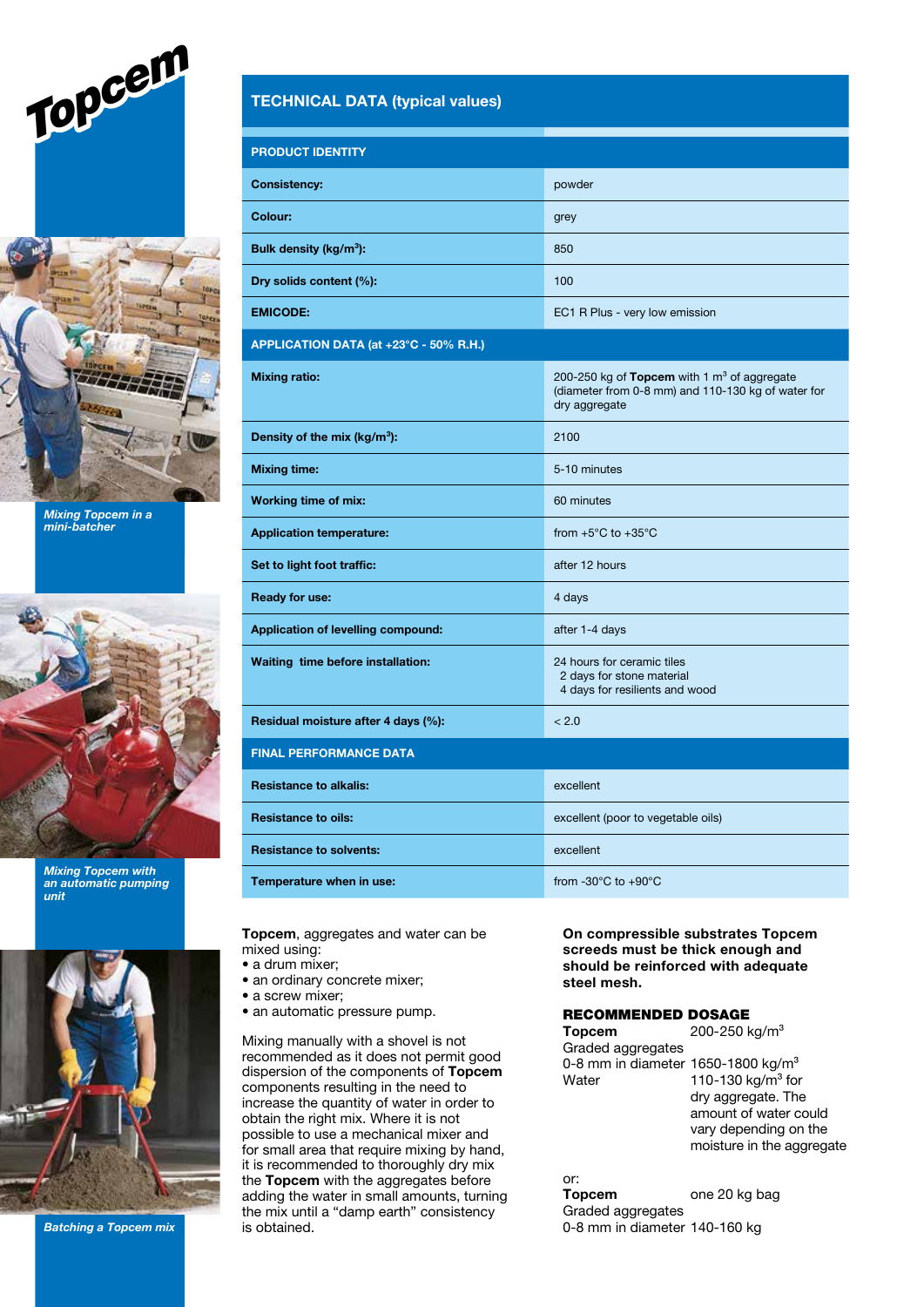Water 10-12 kg for dry aggregate. The amount of water could vary depending on the moisture in the aggregate

# Spreading the mix

The Topcem mix should be spread in the same way as a normal screed. A polyethylene isolating sheet (or other similar material) must be laid to create a separating layer between the screed and the supporting substrate. This separating layer also provides the function of a vapour barrier, preventing damp rising from the substrate and also dehydration of the Topcem screed due to rapid absorption of water; the absorbed water, rising subsequently would retard the drying process. Topcem screeds are prepared using the same techniques as for ordinary cement screeds, preparing levelling strips, laying the mix, carefully compacting it and then tamping for the required surface finish.

Where it is necessary to incorporate piping or sheathing in the Topcem screed the upper layer which must not be less than 2 cm thick, should be reinforced with galvanized steel mesh of not more than 30x30 mm. Around the perimeter of the area and around columns etc., it is advisable to form an expansion joint about one centimetre wide between the wall and the screed with a flexible material (such as felt board, cork, polystyrene, etc.).

If the installation of the screed is interrupted away from a construction joint cut the day joint in the screed straight down and insert pieces of 3-6 mm diameter, steel rods 20-30 cm long, they should be spaced 20-30 cm apart to ensure perfect bonding and to avoid cracks and differing levels when work is resumed.

On average there is more time available for laying and working with Topcem screeds compared to traditional cement screeds. However the ambient temperature influences the setting and drying times.

## BONDED SCREEDS (10 to 35 mm thick)

Preparing the mix, proportions and spreading the mix are exactly the same as for unbonded screeds, but first apply a **Planicrete** bonding slurry onto the perfectly clean substrate.

# DOSAGE OF THE BONDING SLURRY

| <b>Planicrete</b> | 1 part by weight  |
|-------------------|-------------------|
| Water             | 1 part by weight  |
| <b>Topcem</b>     | 3 parts by weight |

To ensure adhesion, spread the slurry onto the surface to be covered immediately before the Topcem screed (fresh screed on fresh slurry).

# FLOATING SCREEDS (min. 55 mm thick)

The screed mix is prepared and applied in the same way as an unbonded screed. The insulation should have a high resistance to compression and not depress more then 3 mm under the anticipated final load. Where underfloor heating pipes are incorporated, they should be located a minimum of 25 mm below the surface of the

screed. Additionally reinforcing mesh should be placed over the pipes. The underfloor heating may be commissioned after 4 days.

# MEASURING THE MOISTURE CONTENT

Because of the particular composition and character of Topcem, ordinary electric moisture meters, do not give reliable values; residual moisture can only be recorded with a carbide hygrometer.

## Cleaning

Tools can be cleaned with water.

# **CONSUMPTION**

Consumption varies in relation to the thickness of the screed and the dosage of Topcem. For doses of 200-250 kg of Topcem per  $m<sup>3</sup>$ of aggregate consumption is 2-2.5 kg/m²/cm of thickness.

# PACKAGING

20 kg paper sacks.

# **STORAGE**

Topcem can be stored for 12 months in a dry place in the original packaging. The product complies with the conditions of Annex XVII to Regulation (EC) N° 1907/2006 (REACH) - All. XVII, item 47.

# SAFETY INSTRUCTIONS FOR PREPARATION AND INSTALLATION

Topcem contains cement that when in contact with sweat or other body fluids causes irritant alkaline reactions and allergic reactions to those predisposed. It can cause damage to eyes. It is recommended to use protective gloves and goggles and to take the usual precautions for handling chemicals. If the product comes in contact with the eyes or skin, wash immediately with plenty of water and seek medical attention. For further and complete information about the safe use of our product please refer to the latest version of our Material Safety Data Sheet.

PRODUCT FOR PROFESSIONAL USE.

# WARNING

Although the technical details and recommendations contained in this product data sheet correspond to the best of our knowledge and experience, all the above information must, in every case, be taken as merely indicative and subject to confirmation after long-term practical application; for this reason, anyone who intends to use the product must ensure beforehand that it is suitable for the envisaged application. In every case, the user alone is fully responsible for any consequences deriving from the use of the product.

Please refer to the current version of the Technical Data Sheet, available from our website www.mapei.com



Preparing a levelling strip



Screeding Topcem



Power floating the surface of a Topcem screed



Detail of a Topcem screed with reinforcement rods